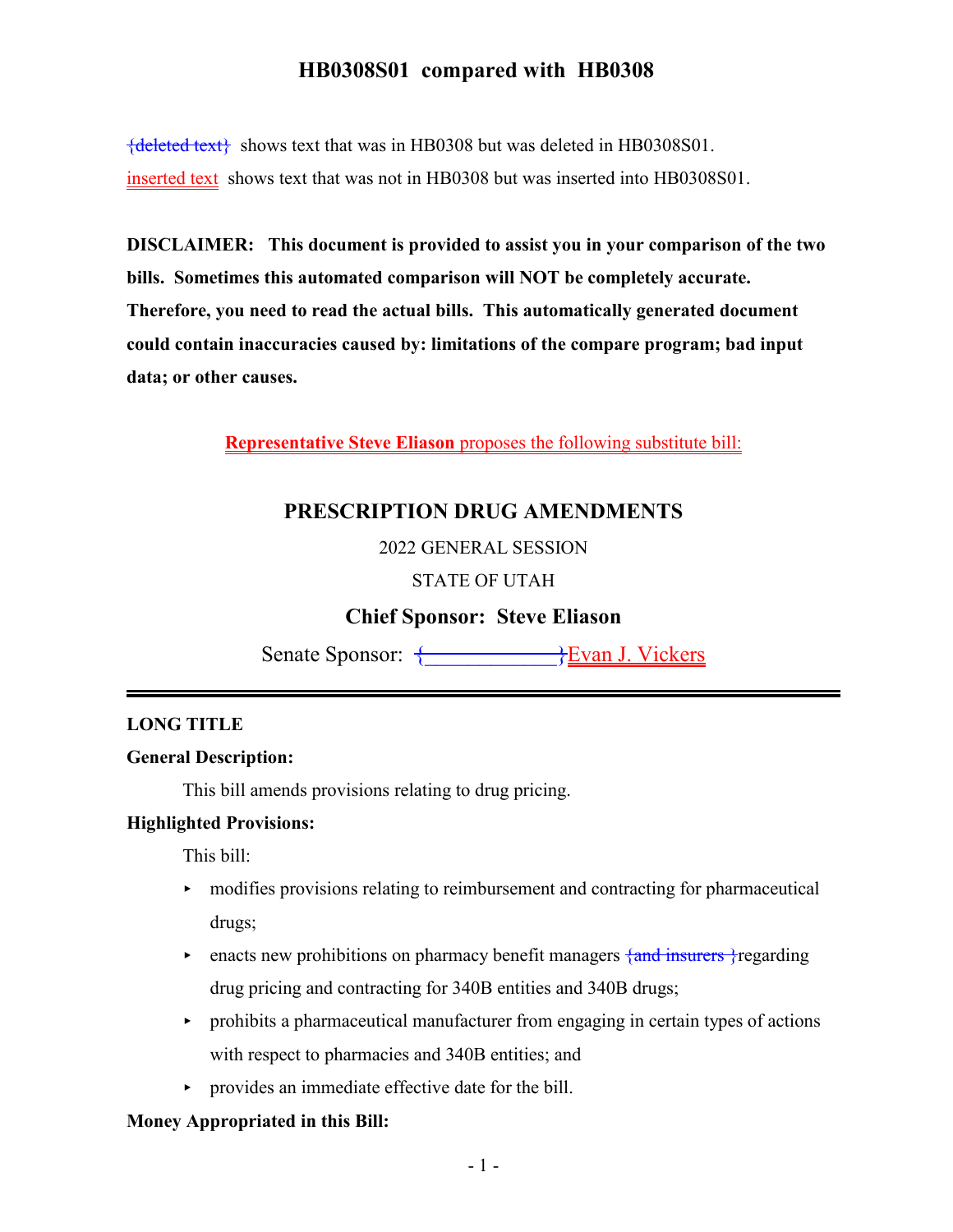None

### **Other Special Clauses:**

This bill provides a special effective date.

This bill provides revisor instructions.

### **Utah Code Sections Affected:**

AMENDS:

**31A-46-309**, as enacted by Laws of Utah 2020, Chapter 275

ENACTS:

**31A-46-311**, Utah Code Annotated 1953

#### **Utah Code Sections Affected by Revisor Instructions:**

**31A-46-309**, as enacted by Laws of Utah 2020, Chapter 275

*Be it enacted by the Legislature of the state of Utah:*

Section 1. Section **31A-46-309** is amended to read:

### **31A-46-309. Reimbursement -- Prohibitions.**

(1) This section applies to a contract that is entered into, amended, or renewed on or after [January 1, 2021] the effective date of this bill, between a  $\{\text{pharmacy} \text{ and } a \}$ pharmacy benefit manager  $\{\}$  and a pharmacy  $\{\}$  or an insurer}.

(2) A pharmacy benefit manager  $\{or \text{ an } instance \}$  may not vary the amount it reimburses a pharmacy for a drug on the basis of whether:

(a) the drug is a 340B drug; or

(b) the pharmacy is a 340B entity.

(3) Subsection (2) does not apply to a drug reimbursed, directly or indirectly, by the Medicaid program.

(4) A pharmacy benefit manager  $\{or an inverse \}$  may not:

(a) on the basis that a 340B entity participates, directly or indirectly, in the 340B drug discount program:

(i) refuse to contract with the 340B entity;

 $[\overrightarrow{(ii)}]$  (ii) assess a fee, charge-back, or other adjustment on the 340B entity;

 $[(iii)]$  (iii) restrict access to the pharmacy benefit manager's pharmacy network;

 $[\overline{\text{(iii)}}]$  (iv) require the 340B entity to enter into a contract with a specific pharmacy to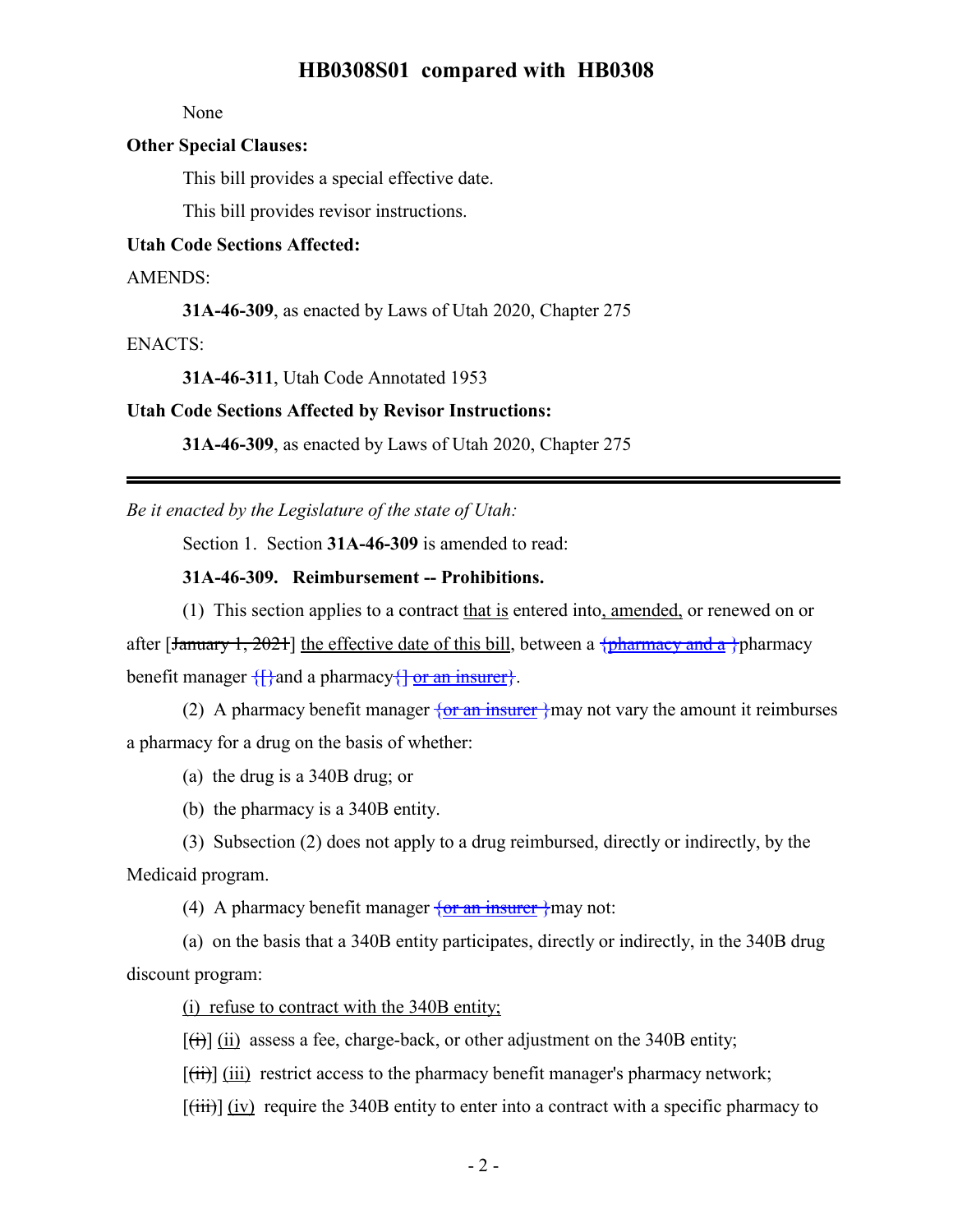participate in the pharmacy benefit manager's pharmacy network;

 $[\overrightarrow{tiv}]$  (v) create a restriction or an additional charge on a patient who chooses to receive drugs from a 340B entity;  $\lceil \text{or} \rceil$ 

(vi) modify a copayment or other cost-sharing requirement of a patient of the 340B entity; or

 $[(\forall)]$  (vii) create any additional requirements or restrictions on the 340B entity;  $[\sigma \tau]$ 

(b) require a claim for a drug to include a modifier to indicate that the drug is a 340B drug unless the claim is for payment, directly or indirectly, by the Medicaid program[.];

(c) require a pharmacy to reverse, resubmit, or clarify a claim for a  $\{340B\}$  drug after an initial adjudication for the purpose of determining whether the drug is a 340B drug;

(d) base a drug formulary decision or a drug coverage decision on whether:

(i) a drug is a 340B drug; or

(ii) a pharmacy is a 340B entity;

(e) transfer the benefit of 340B drug discount program savings from a 340B entity to another entity;

(f) unilaterally modify the definition of pharmacy in a way that is inconsistent with state law through a contract, a provider manual, or other means; or

(g) directly or indirectly charge or hold a 340B entity responsible for a fee related to a claim:

(i) that is not apparent at the time of claim processing;

(ii) that is not reported on the remittance advice of an adjudicated claim; or

(iii) after the initial claim is adjudicated at the point of sale.

Section 2. Section **31A-46-311** is enacted to read:

### **31A-46-311. Prohibited acts by pharmaceutical manufacturers.**

A pharmaceutical manufacturer, or any person involved in the distribution of a pharmaceutical manufacturer's products, may not:

(1) prohibit a pharmacy from contracting or participating with a 340B entity by denying the pharmacy or 340B entity access to drugs manufactured by the pharmaceutical manufacturer; or

(2) deny or prohibit 340B drug discount program pricing for a 340B entity. Section 3. **Effective date.**